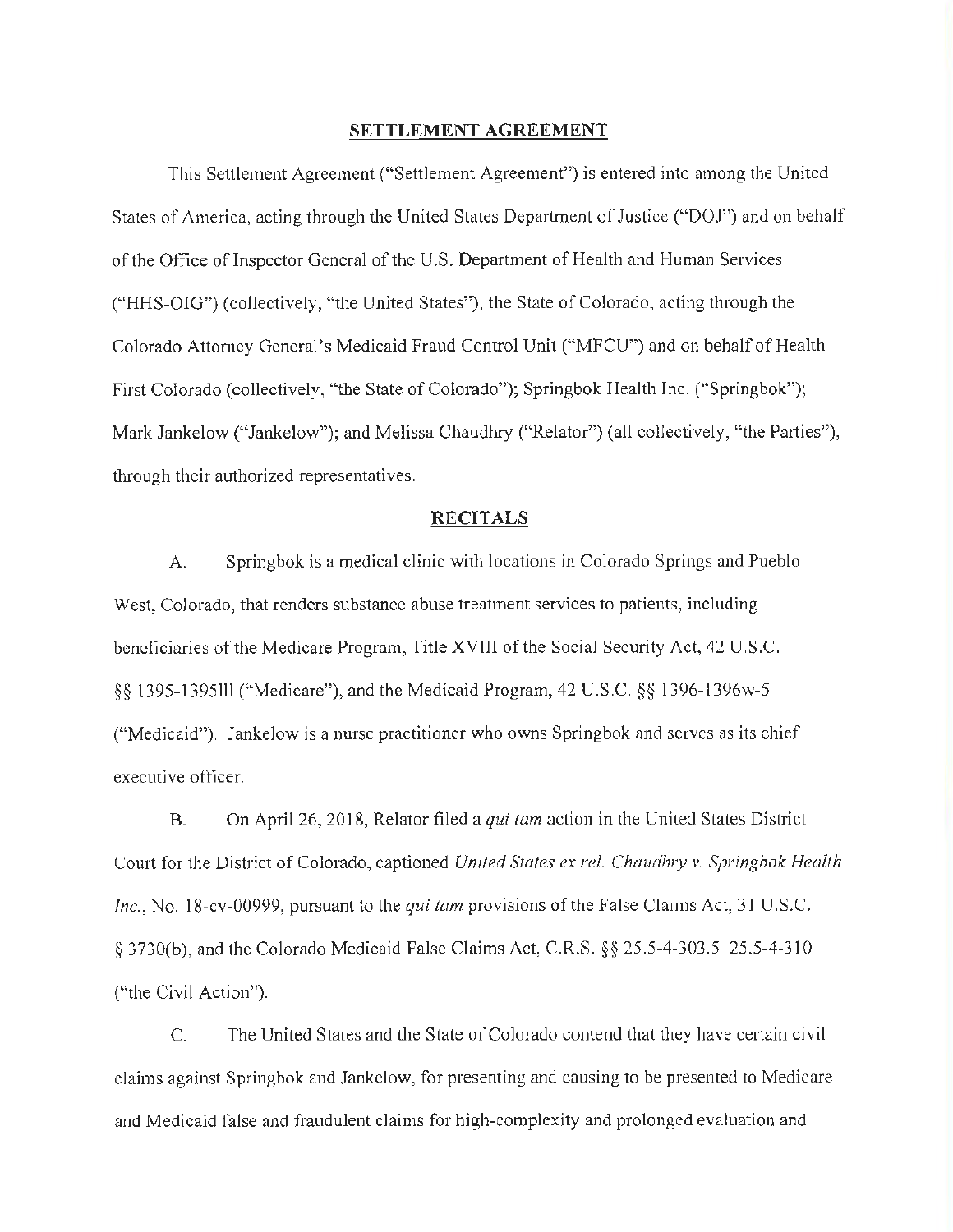management services denoted by CPT codes 99215 and 99354, when services meeting these definitions were not rendered, and at most, less expensive counseling services were rendered, between January 1, 2017, and December 31, 2019. That conduct is referred to below as the "Covered Conduct."

D. This Settlement Agreement is neither an admission of liability by Springbok or Jankelow, nor a concession by the United States or the State of Colorado that their claims are not well founded.

E. Relator claims entitlement under 31 U.S.C.  $\S 3730(d)$  to a share of the proceeds of this Settlement Agreement.

To avoid the delay, uncertainty, inconvenience, and expense of protracted litigation of the above claims, and in consideration of the mutual promises and obligations of this Settlement Agreement, the Parties agree and covenant as follows:

### **TERMS AND CONDITIONS**

- 1. Springbok and Jankelow, jointly and severally, shall pay to the United States:
	- a. One hundred and twenty-five thousand dollars (\$125,000), over a period of five years, plus interest at 2% per annum from February 4, 2022, pursuant to the Payment Schedule attached hereto as Exhibit A ("Payments Over Time"); plus
	- b. For the years 2021, 2022, 2023, 2024, and 2025, (i) in any year in which Springbok's revenue, excluding the recovery of costs of acquiring naltrexone, exceeds one million two hundred thousand dollars  $(1,200,000)$ , 40% of the sum by which the revenue exceeds  $$1,200,000$ , and (ii) in any year in which Jankelow's contingency base amount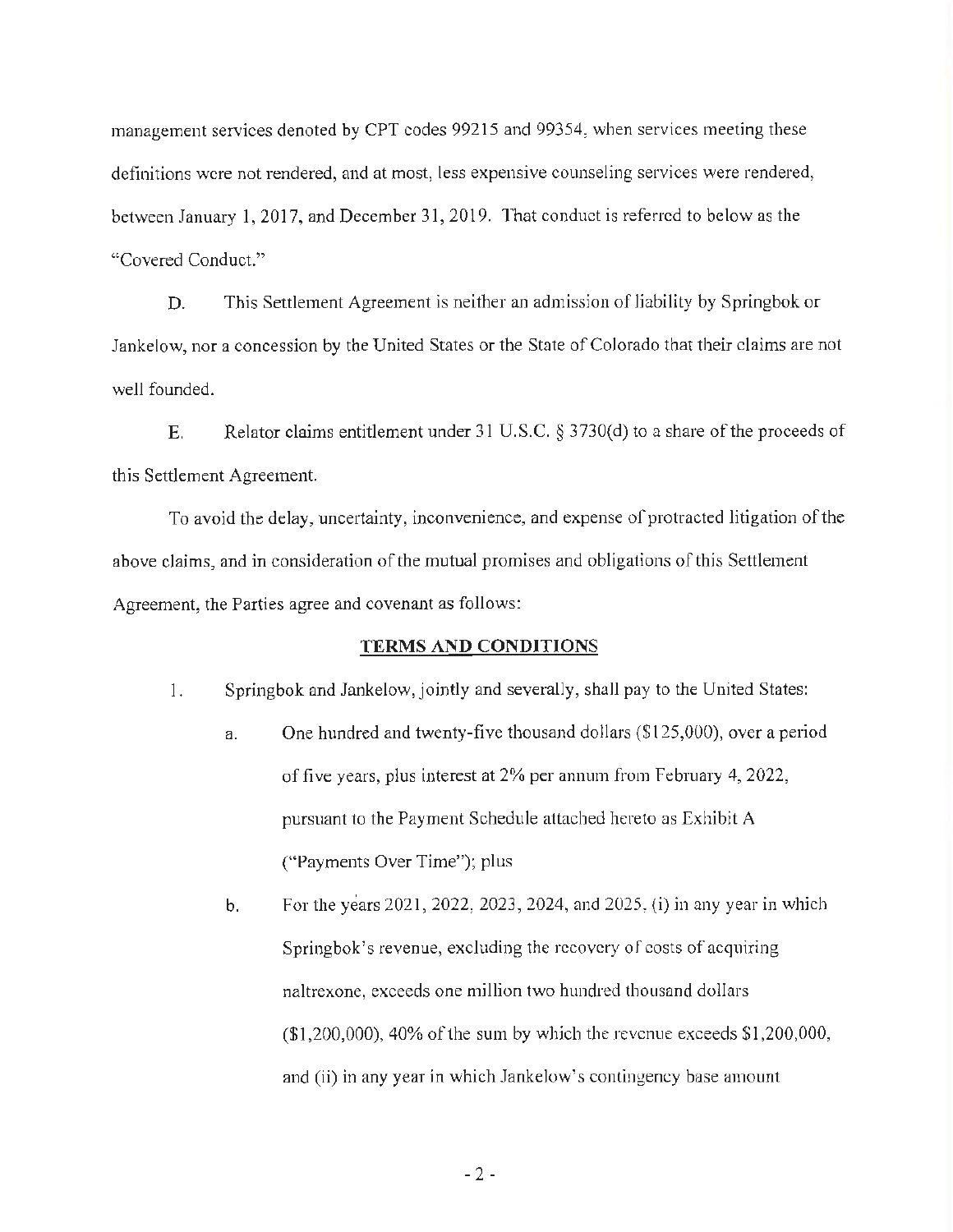("CBA")<sup>1</sup> exceeds two hundred and fifty thousand dollars (\$250,000), 40% of the sum by which the CBA exceeds  $$250,000^2$ ; provided that

c. ifthe total amount paid under this Settlement Agreement reaches three hundred thirty-five thousand, four hundred and ninety-four dollars and sixty cents (\$[335,494.60\)](https://335,494.60), no further payment shall be due.

The payments required above are collectively the "Settlement Amount."

2. All payments under this Settlement Agreement shall be made by electronic funds transfer pursuant to written instructions to be provided by the United States Attorney's Office for the District of Colorado.

3. If, prior to five years from the Effective Date ofthis Settlement Agreement, Springbok or any of its affiliates is sold, merged, or transferred, or a significant portion of the assets of Springbok or of any of its affiliates is sold, merged, or transferred, Springbok and Jankclow shall promptly notify the United States, and three hundred thirty-five thousand, four hundred and ninety-four dollars and sixty cents (\$[335,494.60](https://335,494.60)), less any payments already made under this Settlement Agreement, shall be accelerated and become immediately due and payable.

4. The Payments Over Time may be prepaid, in whole or in part, without penalty or premium.

5. Conditioned upon the United States receiving payments under this Settlement Agreement, the United States agrees that it shall pay to Rclator by electronic funds transfer eighteen percent (18%) of each such payment ("Relator's Share"), and pay to the State of

<sup>&</sup>lt;sup>1</sup> The CBA is calculated as follows: Jankelow's adjusted gross income, as reflected on his personal federal tax return (form 1040 or equivalent), regardless of filing status, plus any and all distributions or payments to Jankelow not included in Jankelow's adjusted gross income (excluding distributions solely for lhe purpose of paying corpornte taxes for Springbok) including borrowings by Jankelow from Springbok or payments by Springbok for any debt owed to Jankelow not already memorialized in the \$350,000 Shareholder Loan Agreement.

 $2$  Amounts due, if any, under this Paragraph 1.b, shall be reconciled and paid on an annual basis within sixty (60) days ofthe date upon which Springbok or Jankelow, as applicable, files completed federal income tax returns for the calendar year at issue.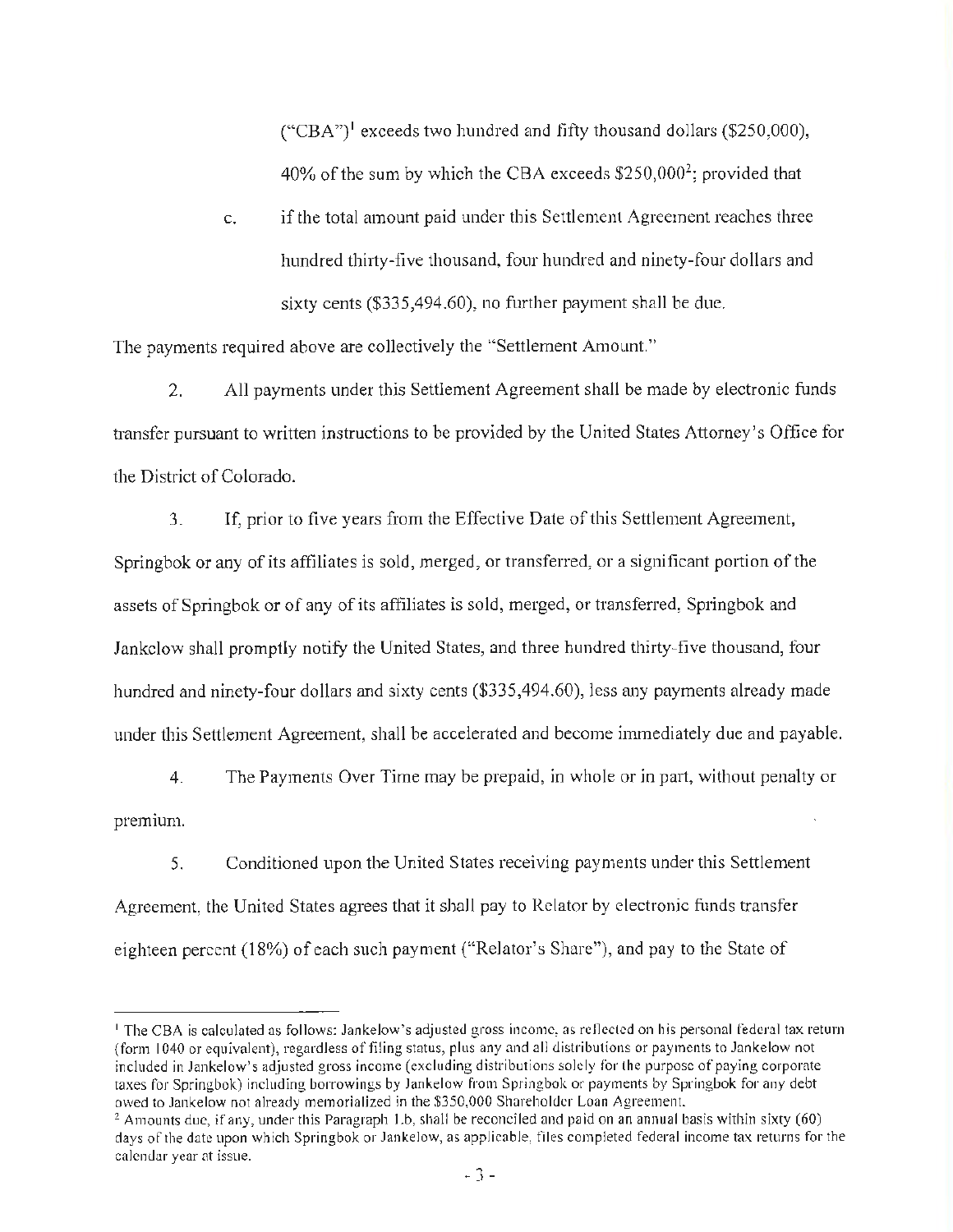Colorado thirty-eight percent  $(38%)$  of the amount of the payment that remains after the Relator's Share has been paid, as soon as feasible after receipt of the payment.

6. Subject to the exceptions in Paragraph 9 (concerning reserved claims) below, and subject to Paragraph 19 (concerning default) and Paragraph 20 (concerning bankruptcy) below, and conditioned upon the United States' receipt of the Settlement Amount, the United States releases Springbok and Jankelow from any civil or administrative monetary claim the United States has for the Covered Conduct under the False Claims Act, 31 U.S.C. §§ 3729-3733; the Civil Monetary Penalties Law, 42 U .S.C. § l 320a-7a; the Program Fraud Civil Remedies Act, 31 U.S.C. §§ 3801-3812; or the common law theories of payment by mistake, unjust enrichment, and fraud.

7. Additionally, subject to the exceptions in Paragraph 9 ( concerning reserved claims) below, and subject to Paragraph 19 ( concerning default) and Paragraph 20 ( concerning bankruptcy) below, and conditioned upon the United States' receipt of the Settlement Amount, the State of Colorado releases Springbok and Jankelow from any civil or administrative monetary claim the State of Colorado has for the Covered Conduct under the Colorado Medicaid False Claims Act, C.R.S.  $\S$   $\S$  25.5-4-303.5–25.5-4-310, or the common law theories of payment by mistake, unjust enrichment, and fraud.

8. Subject to the exceptions in Paragraph 9 below (concerning reserved claims), and subject to Paragraph 19 (concerning default) and Paragraph 20 (concerning bankruptcy) below, and conditioned upon the United States' receipt of the Settlement Amount, Relator, for herself and for her heirs, successors, attorneys, agents, and assigns, releases Springbok and Jankelow from any civil monetary claim Relator has on behalf of the United States for the covered conduct under the False Claims Act, 31 U.S.C. §§ 3729-3733, or the State of Colorado for the Covered Conduct under the Colorado Medicaid False Claims Act, C.R.S. §§ 25.5-4-303.5-25.5-4-310.

- 4 -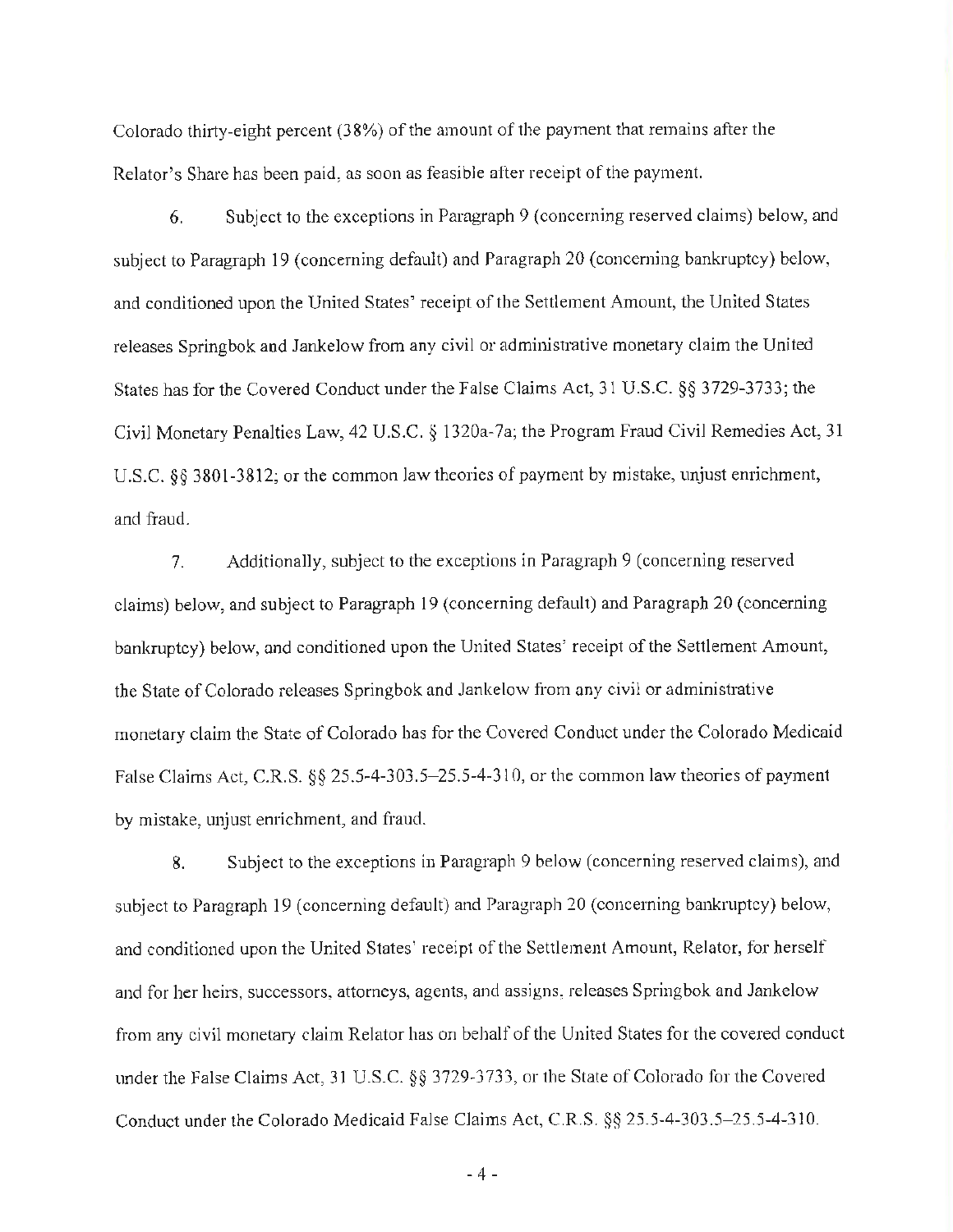9. Notwithstanding the releases given in Paragraphs 6 and 7 ofthis Settlement Agreement, or any other term of this Settlement Agreement, the following claims and rights of the United States and the State of Colorado are specifically reserved and are not released:

- a. any liability arising under Title 26, U.S. Code (Internal Revenue Code), or any state revenue code;
- b. any criminal liability;
- c. except as explicitly stated in this Settlement Agreement, any administrative liability or enforcement right, including mandatory or permissive exclusion from federal health care programs;
- d. any liability to the United States or the State of Colorado (or their agencies) for any conduct other than the Covered Conduct;
- e. any liability based upon obligations created by this Settlement Agreement;
- f. any liability of individuals other than Mark Jankelow;
- g. any liability for personal injury or property damage or for other consequential damages arising from the Covered Conduct; and
- j. any civil or administrative liability that any person or entity has or may have to the United States or the State of Colorado or to individual consumers or state program payors under any statute, regulation, or rule not expressly covered by the releases in Paragraph 7 above, including, but not limited to, any and all of the following claims: (i) state or federal antitrust violations; and (ii) claims involving unfair and/or deceptive acts and practices and/or violations of consumer protection laws.

10. Relator and her heirs, successors, attorneys, agents, and assigns shall not object to this Settlement Agreement but agree and confirm that this Settlement Agreement is fair,

 $-5 -$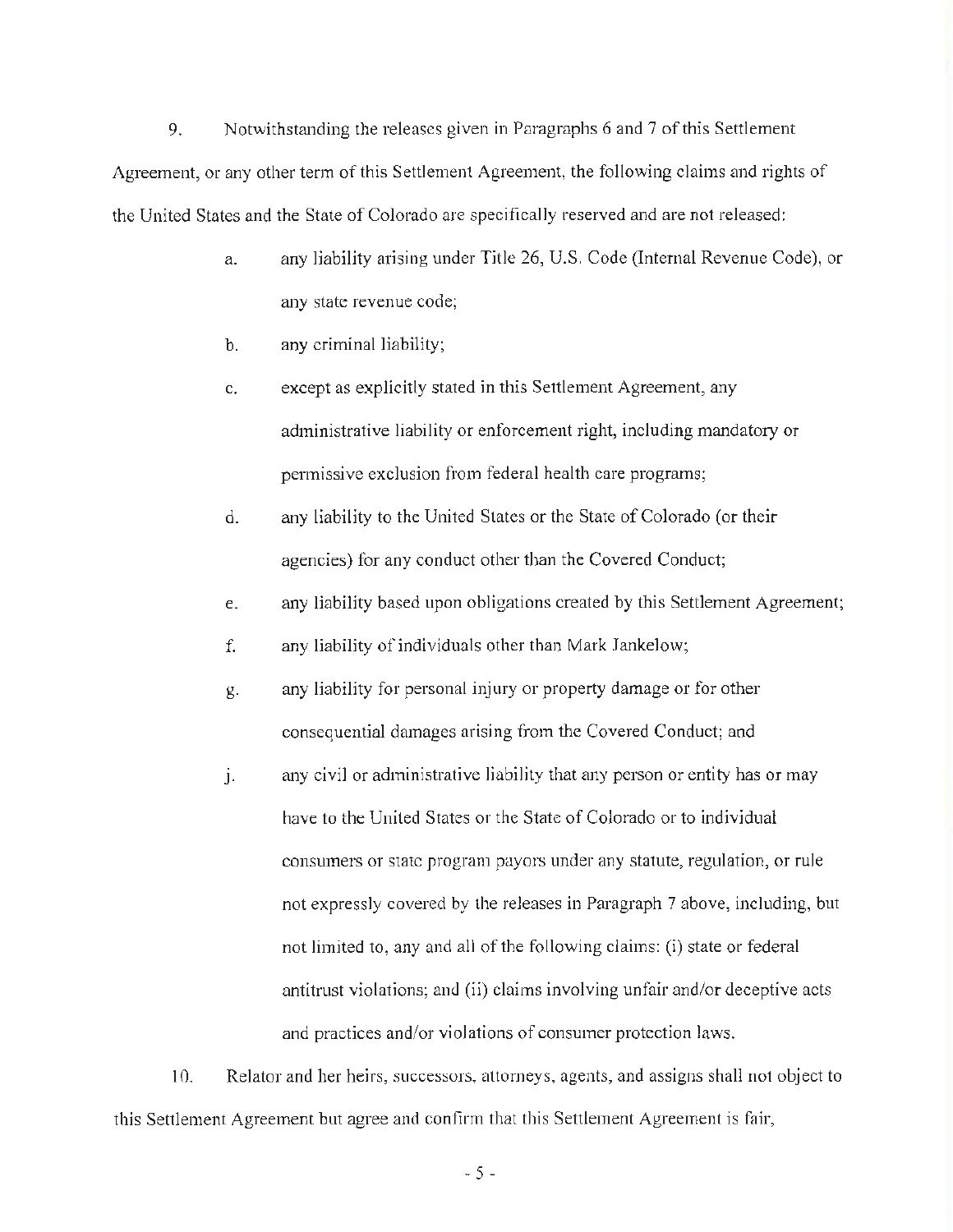adequate, and reasonable under all the circumstances, pursuant to 31 U.S.C. § 3730(c)(2)(B). Conditioned upon Relator's receipt of the Relator's Share, Relator and her heirs, successors, attorneys, agents, and assigns fully and finally release, waive, and forever discharge the United States and the State of Colorado, their agencies, officers, agents, employees, and servants, from any claims arising from the filing of the Civil Action or under 31 U.S.C.  $\S$  3730, and from any claims to a share of the proceeds of this Settlement Agreement.

11. Springbok and Jankelow have provided sworn financial disclosures and supporting documents (collectively, "Financial Disclosures") to the United States, and the United States has relied on the accuracy and completeness of those Financial Disclosures in reaching this Settlement Agreement. Springbok and Jankelow warrant that the Financial Disclosures are complete, accurate, and current as of the date they were submitted to the United States.

12. Ifthe United States learns of asset(s) in which Springbok or Jankelow had an interest of any kind as of the date the Financial Disclosures were submitted to the United States (including, but not limited to, promises by insurers or other third parties to satisfy Springbok's or Jankelow's obligations under this Settlement Agreement) that were not disclosed in the Financial Disclosures, or if the United States learns of any false statement or misrepresentation on, or in connection with, the Financial Disclosures, and if such nondisclosure, false statement, or misrepresentation changes the Financial Disclosures by ten thousand dollars (\$10,000) or more, the United States may at its option: (a) rescind this Settlement Agreement and reinstate its suit or file suit based on the Covered Conduct or (b) collect the full Settlement Amount in accordance with the Settlement Agreement plus one hundred percent  $(100\%)$  of the net value of the previously undisclosed assets. Springbok and Jankelow agree not to contest any collection action undertaken by the United States pursuant to this provision, and agree that they will immediately pay the United States the greater of  $(i)$  a ten-percent  $(10\%)$  surcharge of the amount

- 6 -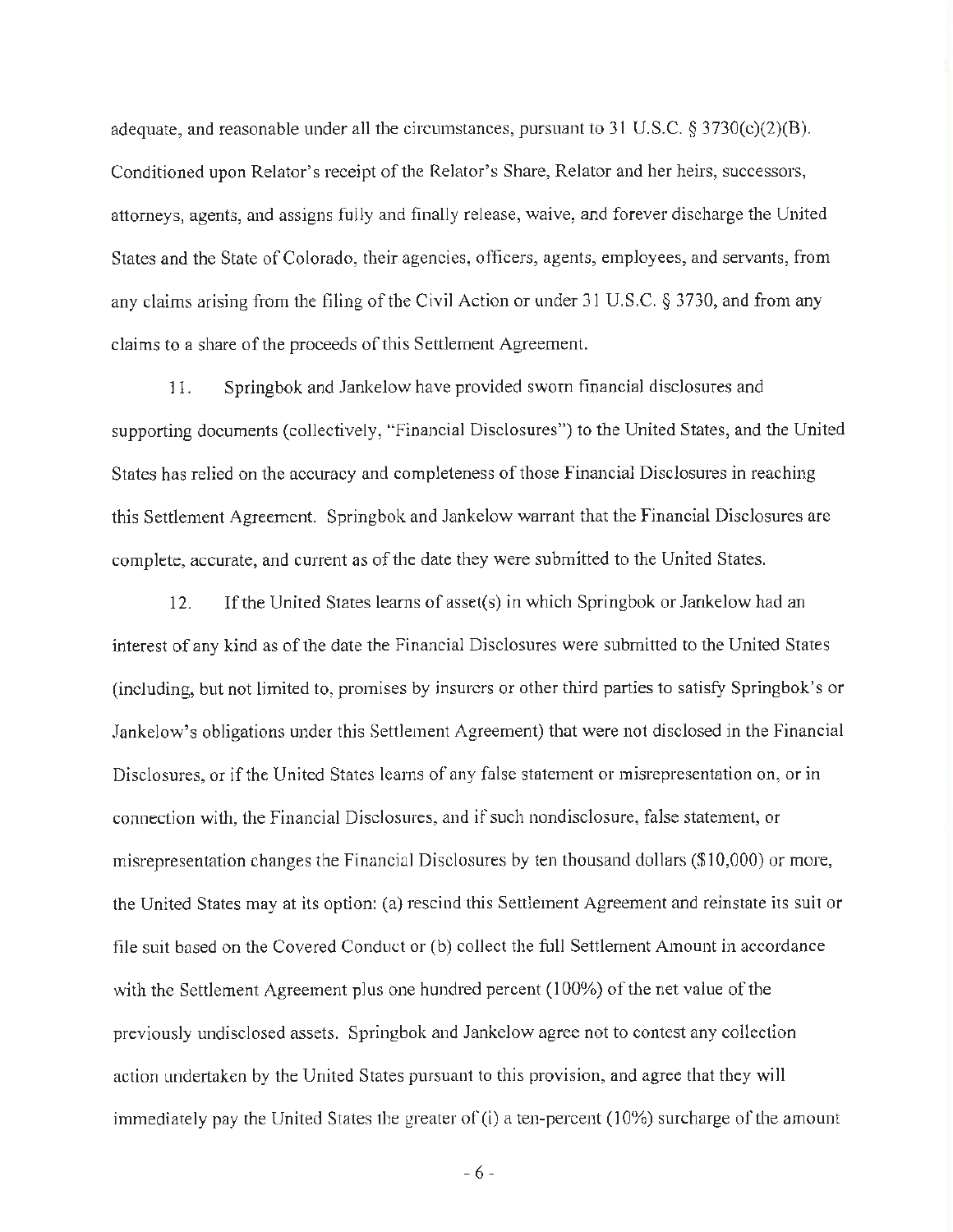collected in the collection action, as allowed by 28 U.S.C. § 301 l(a), or (ii) the United States' reasonable attorneys' fees and expenses incurred in such an action. In the event that the United States, pursuant to this paragraph, rescinds this Settlement Agreement, Springbok and Jankelow waive and agree not to plead, argue, or otherwise raise any defenses under the theories of statute of limitations, laches, estoppel, or similar theories, to any civil or administrative claims that (a) are filed by the United States within 120 calendar days of written notification to Springbok and Jankelow that this Settlement Agreement has been rescinded, and (b) relate to the Covered Conduct, except to the extent these defenses were available on November 16, 2021.

13. Springbok and Jankelow waive and shall not assert any defenses Springbok or Jankelow may have to any criminal prosecution or administrative action relating to the Covered Conduct that may be based in whole or in part on a contention that, under the Double Jeopardy Clause in the Fifth Amendment of the Constitution, or under the Excessive Fines Clause in the Eighth Amendment of the Constitution, this Settlement Agreement bars a remedy sought in such criminal prosecution or administrative action.

14. Springbok and Jankelow fully and finally release the United States and the State ofColorado, their agencies, officers, agents, employees, and servants, from any claims (including for attorneys' fees, costs, and expenses of every kind and however denominated) that Springbok or Jankelow has asserted, could have asserted, or may assert in the future against the United States or the State of Colorado, their agencies, officers, agents, employees, and servants, related to the Covered Conduct or the United States' or the State of Colorado's investigation or prosecution thereof

15. The Settlement Amount shall not be decreased as a result ofthe denial of claims for payment now being withheld from payment by any Medicare contractor *(e.g.,* Medicare Administrative Contractor, fiscal intermediary) or any state payer related to the Covered

- 7 -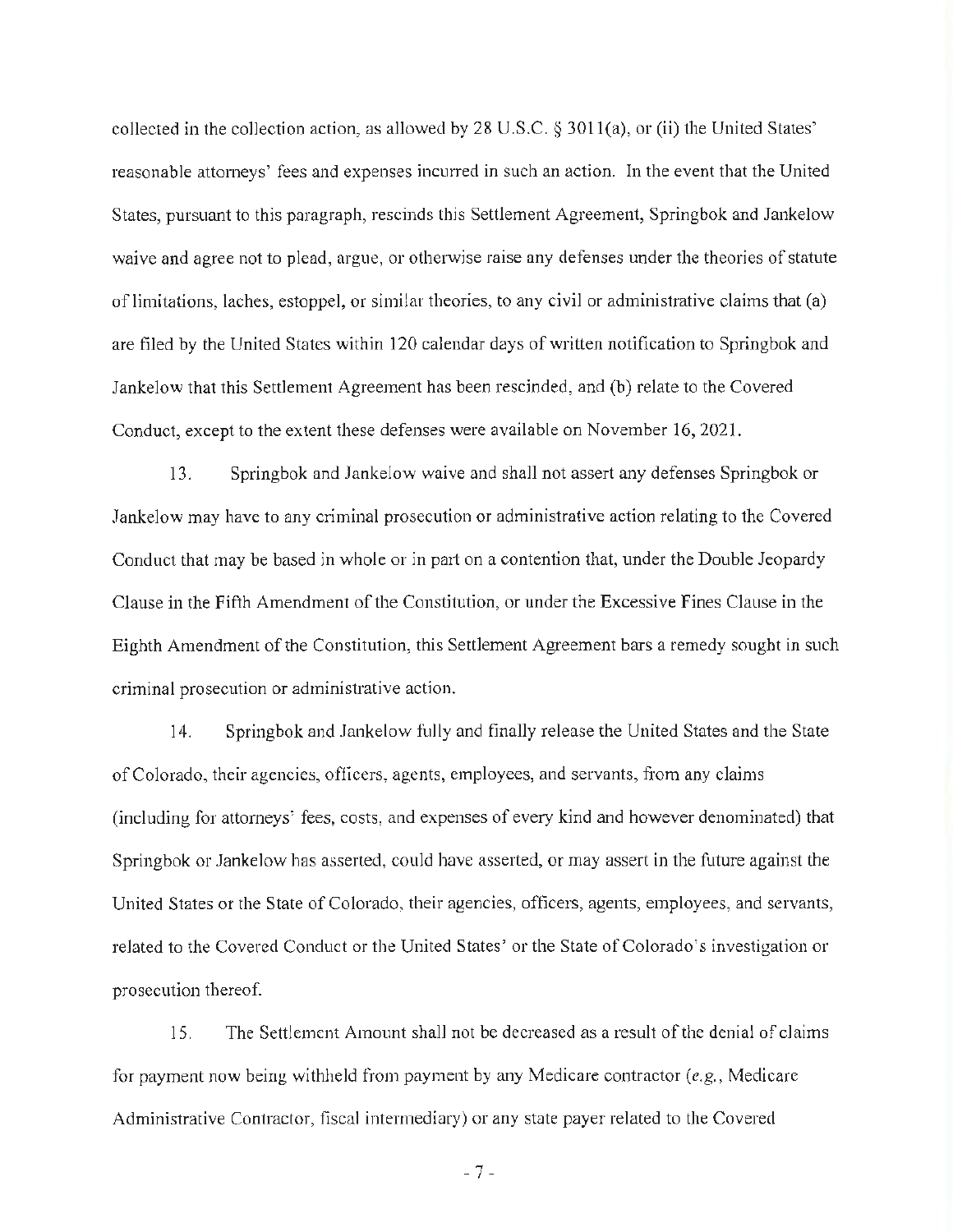Conduct; and Springbok and Jankelow agree not to resubmit to any Medicare contractor or any state payer any previously denied claims related to the Covered Conduct, agree not to appeal any such denials of claims, and agree to withdraw any such pending appeals.

- 16. Springbok and Jankelow agree to the following:
	- a. Unallowable Costs Defined: All costs (as defined in the Federal Acquisition Regulation, 48 C.F.R. § 31.205-47; and in Titles XVIII and XIX ofthe Social Security Act, 42 U.S.C. §§ 1395-1395lll and 1396- 1396w-5; and the regulations and official program directives promulgated thereunder) incurred by or on behalf of Springbok or Jankelow, their present or former officers, directors, employees, shareholders, and agents in connection with:
		- (i) the matters covered by this Settlement Agreement;
		- (ii) the United States' audit(s) and civil investigation(s) of the matters covered by this Settlement Agreement;
		- (iii) Springbok and Jankelow's investigation, defense, and corrective actions undertaken in response to the United States' audit(s) and civil investigation(s) in connection with the matters covered by this Settlement Agreement (including attorneys' fees);
		- (iv) the negotiation and performance ofthis Settlement Agreement; and
		- (v) the payments Springbok and Jankelow make to the United States pursuant to this Settlement Agreement and any payments that Springbok and Jankelow may make to Relator, including costs and attorneys' fees;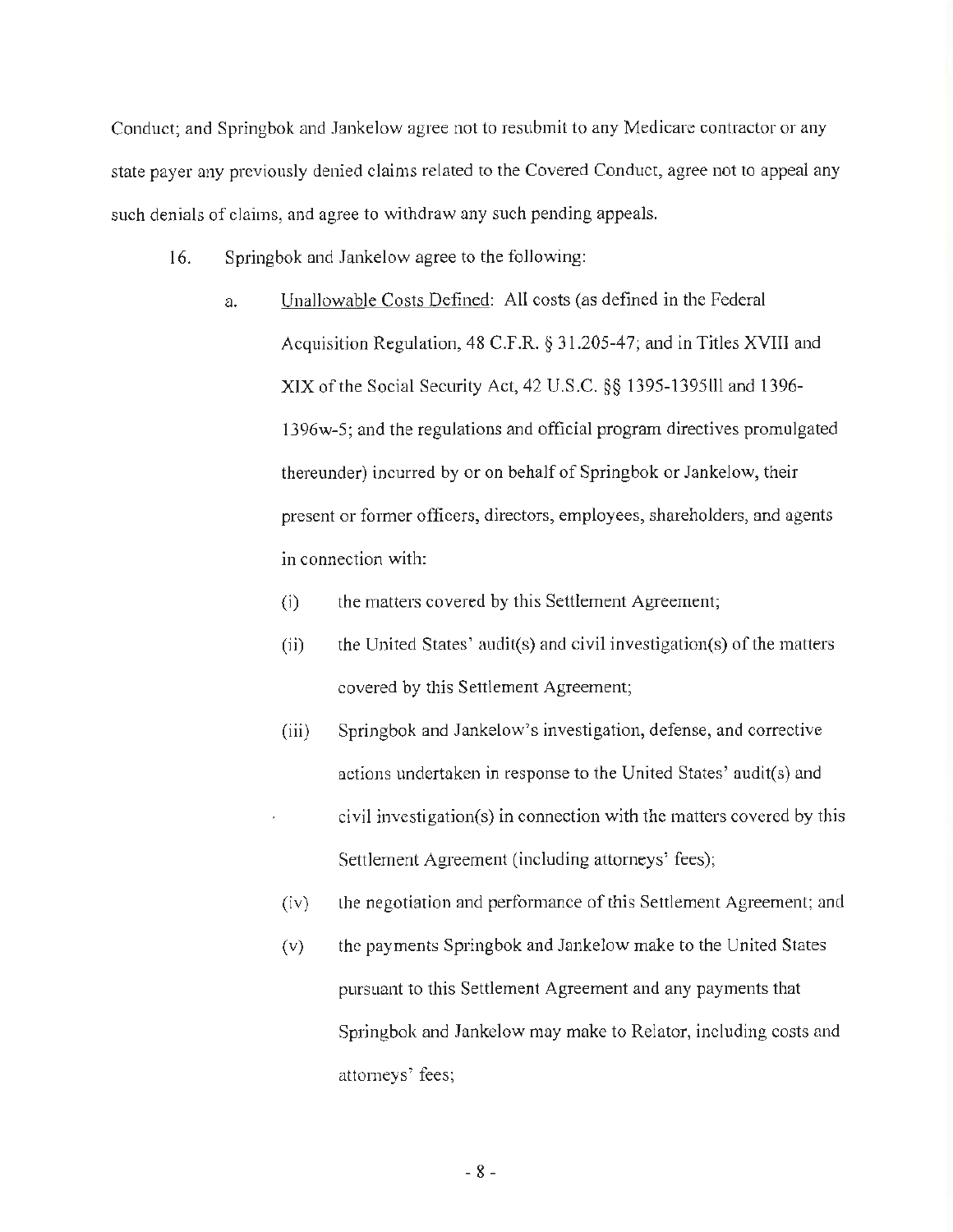are unallowable costs for government contracting purposes and under the Medicare Program, Medicaid Program, TRICARE Program, and Federal Employees Health Benefits Program (FEHBP) (hereinafter referred to as "Unallowable Costs").

- b. Future Treatment of Unallowable Costs: Unallowable Costs shall be separately determined and accounted for by Springbok and Jankelow, and Springbok and Jankelow shall not charge such Unallowable Costs directly or indirectly to any contracts with the United States or any State Medicaid program, or seek payment for such Unallowable Costs through any cost report, cost statement, information statement, or payment request submitted by Springbok or Jankelow or any of their subsidiaries or affiliates to the Medicare, Medicaid, TRICARE, or FEHBP Programs.
- c. Treatment of Unallowable Costs Previously Submitted for Payment: Springbok and Jankelow further agree that within 90 days of the Effective Date of this Settlement Agreement they shall identify to applicable Medicare and TRICARE fiscal intermediaries, carriers, and/or contractors, and Medicaid and FEHBP fiscal agents, any Unallowable Costs (as defined in this paragraph) included in payments previously sought from the United States, or any State Medicaid program, including, but not limited to, payments sought in any cost reports, cost statements, information reports, or payment requests already submitted by Springbok or Jankelow or any oftheir subsidiaries or affiliates, and shall request, and agree, that such cost reports, cost statements, information reports, or payment requests, even if already settled, be adjusted to account for the

- 9 -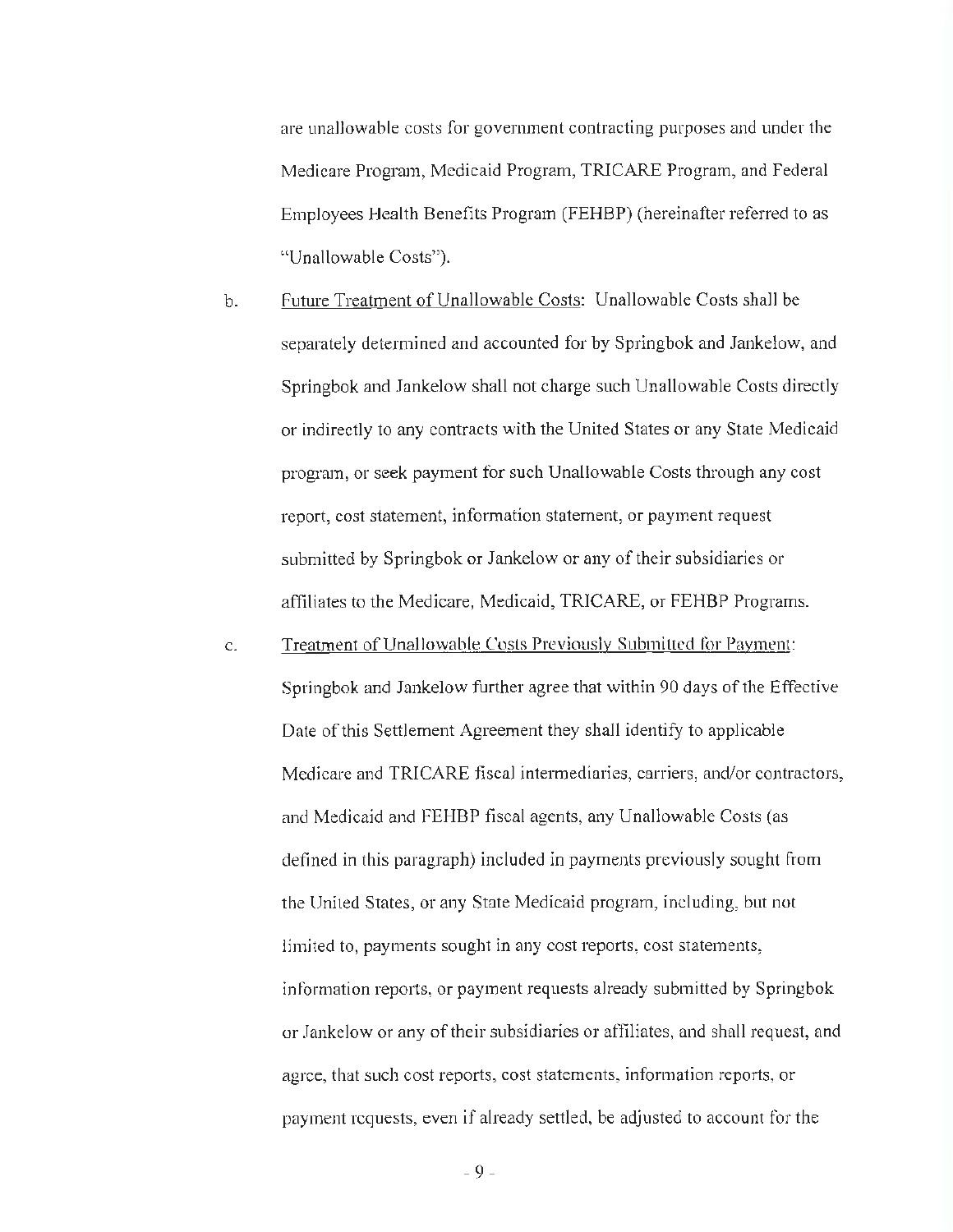effect of the inclusion of the Unallowable Costs. Springbok and Jankelow agree that the United States, at a minimum, shall be entitled to recoup from Springbok and Jankelow any overpayment plus applicable interest and penalties as a result of the inclusion of such Unallowable Costs on previously-submitted cost reports, information reports, cost statements, or requests for payment. Any payments due after the adjustments have been made shall be paid to the United States pursuant to the direction of the Department of Justice and/or the affected agencies. The United States reserves its rights to disagree with any calculations submitted by Springbok or Jankelow or any of their subsidiaries or affiliates on the effect of inclusion of Unallowable Costs (as defined in this paragraph) on Springbok or Jankelow or any of their subsidiaries or affiliates' cost reports, cost statements, or information reports.

d. Nothing in this Settlement Agreement shall constitute a waiver of the rights ofthe United States to audit, examine, or re-examine Springbok or Jankelow's books and records to determine that no Unallowable Costs have been claimed in accordance with the provisions of this paragraph.

17. This Settlement Agreement is intended to be for the benefit of the Parties only. The Parties do not release any claims against any other person or entity, except to the extent provided for in Paragraph 18 ( concerning waiver for beneficiaries), below.

18. Springbok and Jankelow agree that they waive and shall not seek payment for any of the health care billings covered by this Settlement Agreement from any health care beneficiaries or their parents, sponsors, legally responsible individuals, or third party payers based upon the claims defined as Covered Conduct.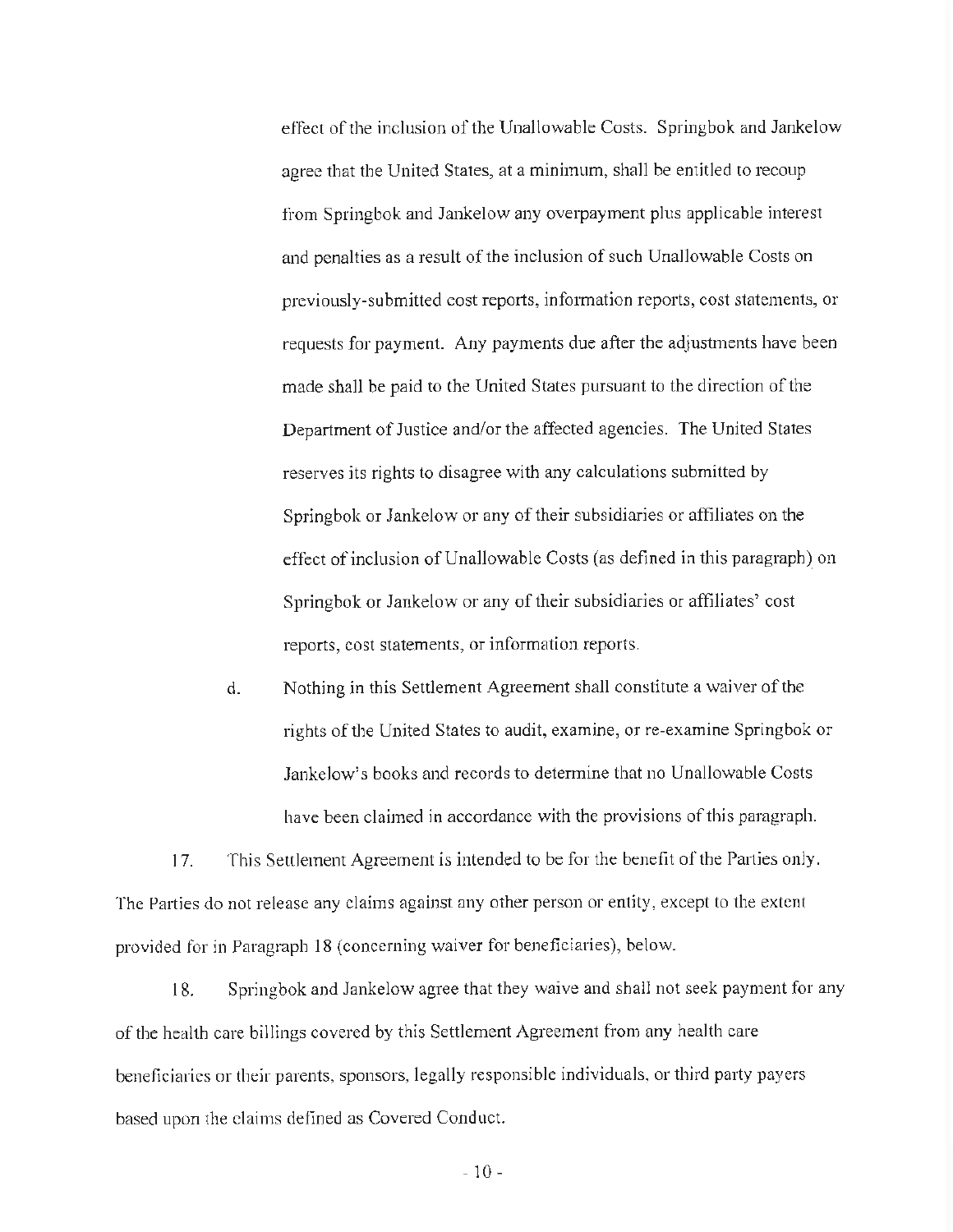19. The Settlement Amount represents the amount the United States and the Stnte of Colorado are willing to accept in compromise of their civil claims arising from the Covered Conduct due solely to Springbok and Jankelow's financial condition as reflected in the Financial Disclosures referenced in Paragraphs 11-12.

> a. In the event that Springbok and Jankelow fail to pay the Settlement Amount, Springbok and Jankelow shall be in Default of their payment obligations ("Default"). The United States will provide a written Notice ofDefault, and Springbok and Jankelow shall have an opportunity to cure such Default within seven (7) calendar days from the date of receipt of the Notice of Default by making the payment due and paying any additional interest accruing under the Settlement Agreement up to the date of payment. Notice of Default will be delivered to Springbok and Jankelow, or to such other representative as Springbok and Jankelow shall designate in advance in writing. If Springbok and Jankelow fail to cure the Default within seven (7) calendar days of receiving the Notice of Default and in the absence of an agreement with the United States to a modified payment schedule ("Uncured Default"), three hundred thirty-five thousand, four hundred and ninety-four dollars and sixty cents ([\\$335,494.60](https://335,494.60)), less any payments already made under this Settlement Agreement, shall become immediately due and payable, and interest on the remaining unpaid balance shall thereafter accrue at the rate of 12% per annum, compounded daily from the date of Default, on the remaining unpaid total (principal and interest balance).

> > - 11 -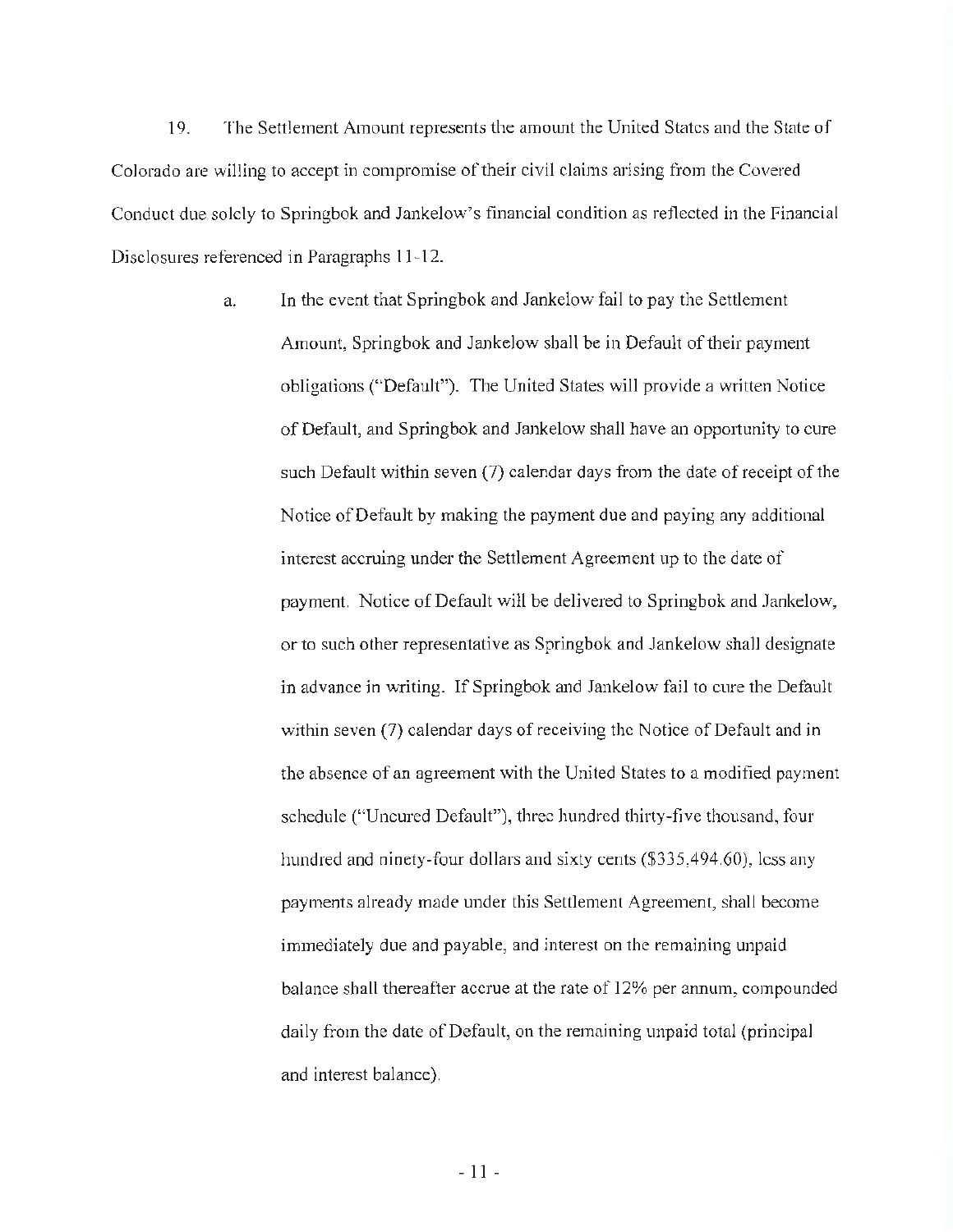b. In the event of Uncured Default, Springbok and Jankelow agree that the United States, at its sole discretion, may (i) retain any payments previously made, rescind this Settlement Agreement and pursue the Civil Action or bring any civil and/or administrative claim, action, or proceeding against Springbok and Jankelow for the claims that would otherwise be covered by the releases provided in Paragraph 7 above with any recovery reduced by the amount of any payments previously made by Springbok and Jankelow to the United States under this Settlement Agreement; (ii) take any action to enforce this Settlement Agreement in a new action or by reinstating the Civil Action; (iii) offset the remaining unpaid balance from any amounts due and owing to Springbok or Jankelow and/or affiliated companies by any department, agency, or agent of the United States at the time of Default or subsequently; and/or (iv) exercise any other right granted by law, or under the terms of this Settlement Agreement, or recognizable at common law or in equity. The United States shall be entitled to any other rights granted by law or in equity by reason of Default, including referral of this matter for private collection. In the event the United States pursues a collection action, Springbok and Jankelow agree immediately to pay the United States the greater of  $(i)$  a ten-percent  $(10\%)$  surcharge of the amount collected, as allowed by 28 U.S.C. § 3O1 l(a), or (ii) the United States' reasonable attorneys' fees and expenses incurred in such an action. In the event that the United States opts to rescind this Settlement Agreement pursuant to this paragraph, Springbok and Jankclow waive and agree not to plead,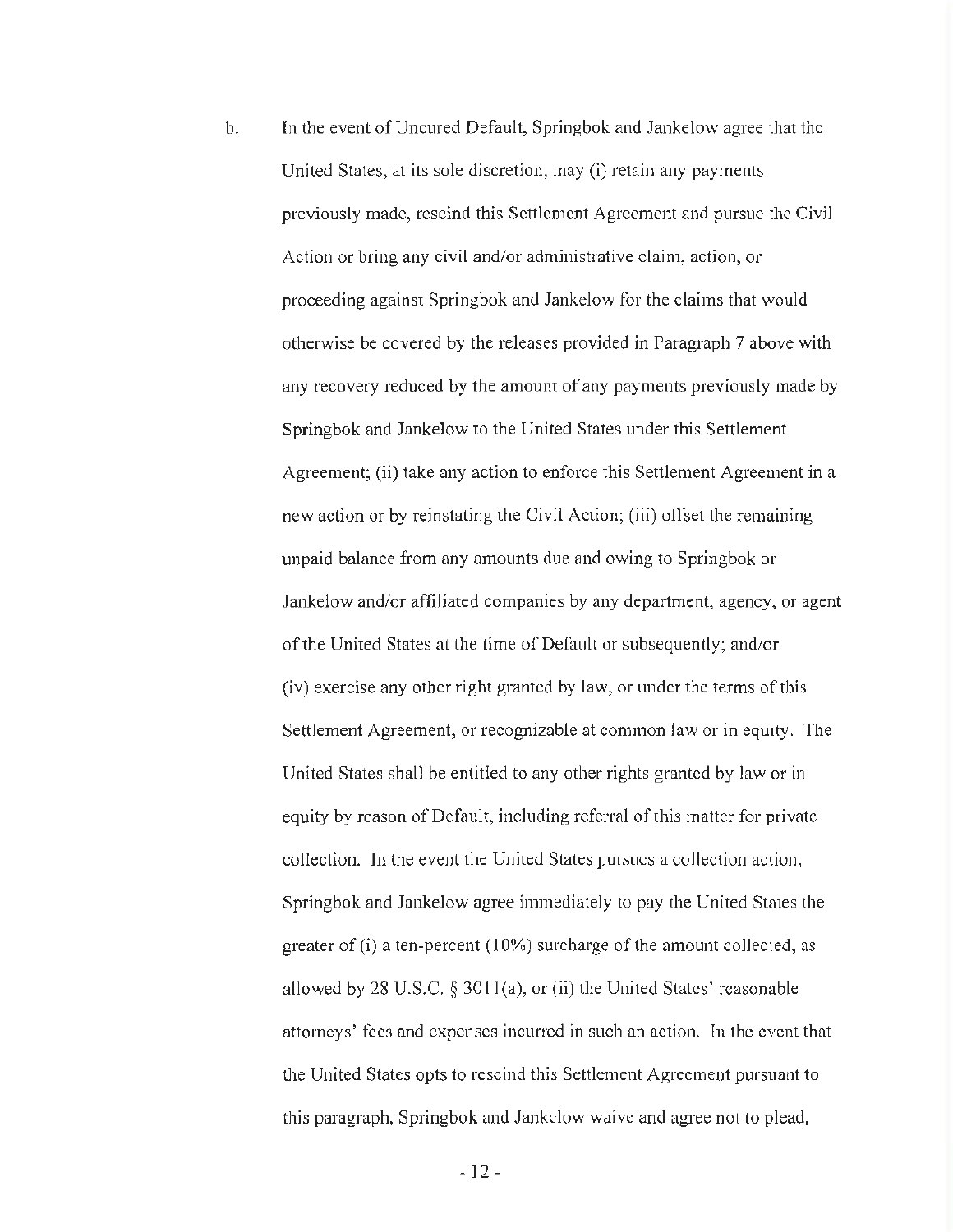argue, or otherwise raise any defenses of statute of limitations, laches, estoppel or similar theories, to any civil or administrative claims that are (i) filed by the United States against Springbok and Jankelow within 120 days of written notification that this Settlement Agreement has been rescinded, and (ii) relate to the Covered Conduct, except to the extent these defenses were available on November 16, 2021. Springbok and Jankelow agree not to contest any offset, recoupment, or collection action undertaken by the United States pursuant to this paragraph, either administratively or in any state or federal court, except on the grounds of actual payment to the United States.

c. In the event of Uncured Default, HHS-OIG may exclude Springbok and Jankelow from participating in all Federal health care programs until Springbok and Jankelow pay the Settlement Amount, with interest, as set forth above (Exclusion for Default). 010-HHS will provide written notice of any such exclusion to Springbok and Jankelow. Springbok and Jankelow waive any further notice of the exclusion under 42 U.S.C.  $\S$ l 320a-7(b)(7), and agree not to contest such exclusion either administratively or in any state or federal court. Reinstatement to program participation is not automatic. If at the end of any period of exclusion, Springbok and Jankelow wish to apply for reinstatement, they must submit a written request for reinstatement to HHS-OIG in accordance with the provisions of 42 C.F.R. §§ 1001 .3001-.3005. Springbok and Jankelow will not be reinstated unless and until HHS-OIG approves such request for reinstatement. The option for Exclusion for Default is in addition to, and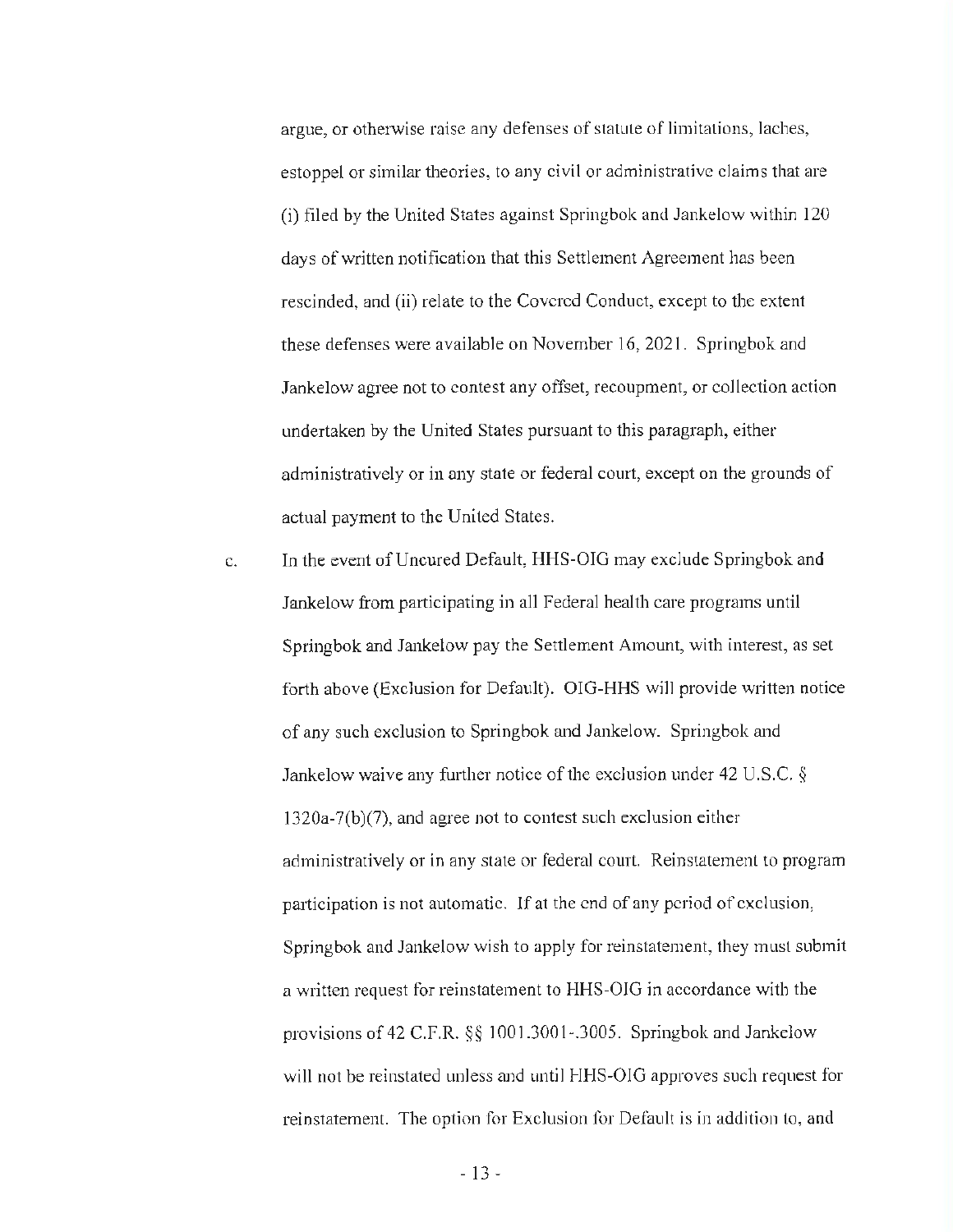not in lieu of, the options identified in this Settlement Agreement or otherwise available.

20. In exchange for valuable consideration provided in this Settlement Agreement, Springbok and Jankelow acknowledge the following:

- a. Springbok and Jankelow have reviewed their financial situations and warrant that they are solvent within the meaning of 11 U.S.C. §§ 547(b)(3) and  $548(a)(1)(B)(ii)(I)$  and shall remain solvent following payment to the United States of the Settlement Amount.
- b. In evaluating whether to execute this Settlement Agreement, the Parties intend that the mutual promises, covenants, and obligations set forth herein constitute a contemporaneous exchange for new value given to Springbok and Jankelow, within the meaning of 11 U.S.C.  $\S$  547(c)(1), and the Parties conclude that these mutual promises, covenants, and obligations do, in fact, constitute such a contemporaneous exchange.
- c. The mutual promises, covenants, and obligations set forth herein are intended by the Parties to, and do in fact, constitute a reasonably equivalent exchange of value.
- d. The Parties do not intend to hinder, delay, or defraud any entity to which Springbok or Jankelow was or became indebted to on or after the date of any transfer contemplated in this Settlement Agreement, within the meaning of 11 U.S.C.  $\S$  548(a)(1).
- e. lfSpringbok's or Jankelow's obligations under this Settlement Agreement arc avoided for any reason (including but not limited to, through the exercise of a trustee's avoidance powers under the Bankruptcy Code) or if,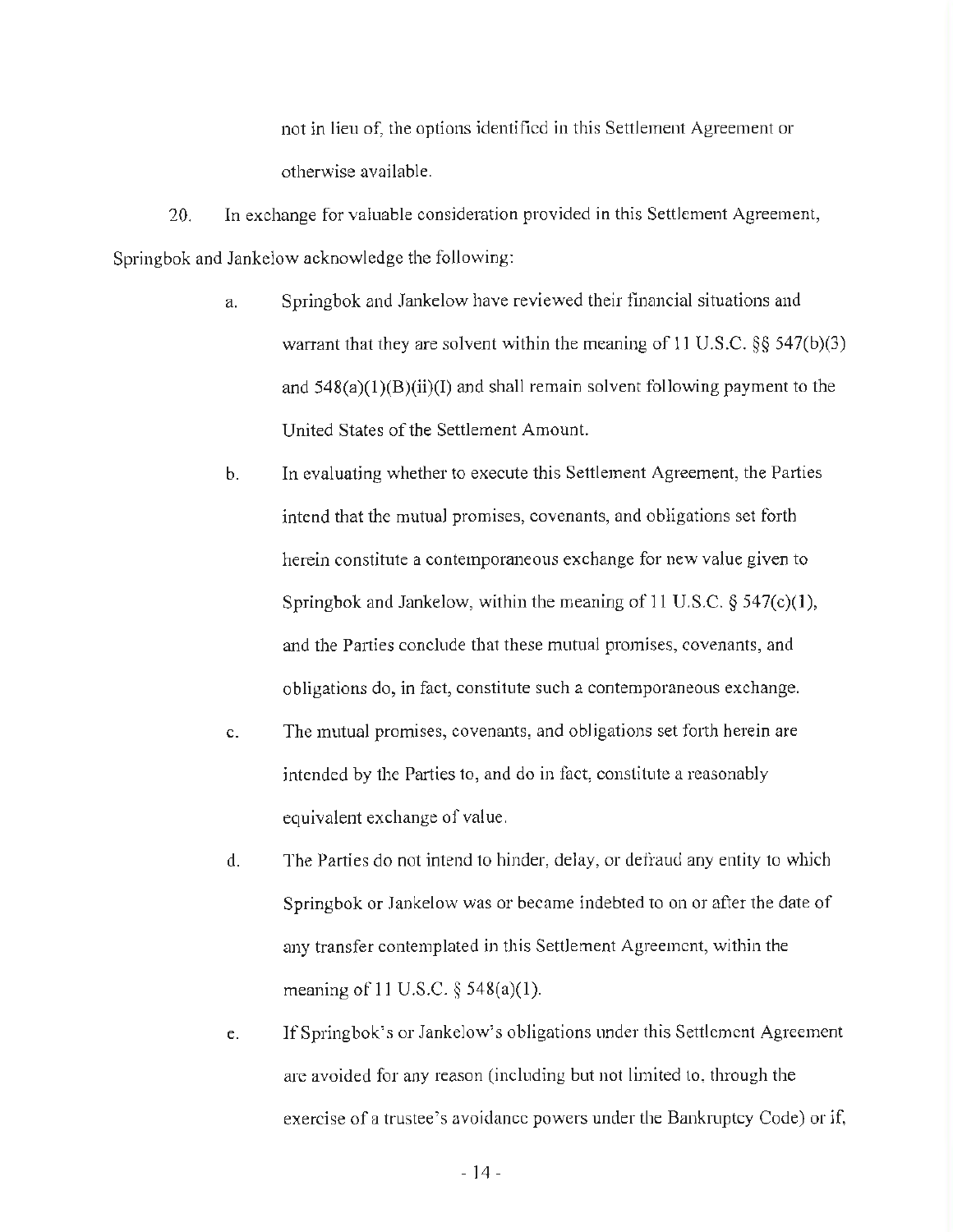before the Settlement Amount is paid in full, Springbok or Jankelow or a third party commences a case, proceeding, or other action under any law relating to bankruptcy, insolvency, reorganization, or relief of debtors seeking any order for relief of Springbok or Jankelow's debts, or to adjudicate Springbok or Jankelow as bankrupt or insolvent; or seeking appointment of a receiver, trustee, custodian, or other similar official for Springbok or Jankelow or for all or any substantial part of Springbok or Jankelow's assets:

- (i) the United States may rescind the releases in this Settlement Agreement and bring any civil and/or administrative claim, action, or proceeding against Springbok and Jankelow for the claims that would otherwise be covered by the releases provided in Paragraph 7 above;
- (ii) the United States has an undisputed, noncontingent, and liquidated allowed claim against Springbok and Jankelow in the amount of \$[503,241.90](https://503,241.90), less any payments received pursuant to this Settlement Agreement, provided, however, that such payments are not otherwise avoided and recovered from the United States by Springbok or Jankelow, a receiver, trustee, custodian, or other similar official for Springbok or Jankdow; and
- (iii) if any payments are avoided and recovered by Springbok or Jankelow, a receiver, trustee, custodian, or similar official for Springbok or Jankelow, Relator shall, within thirty days of written notice from the United States to Relator's counsel, return any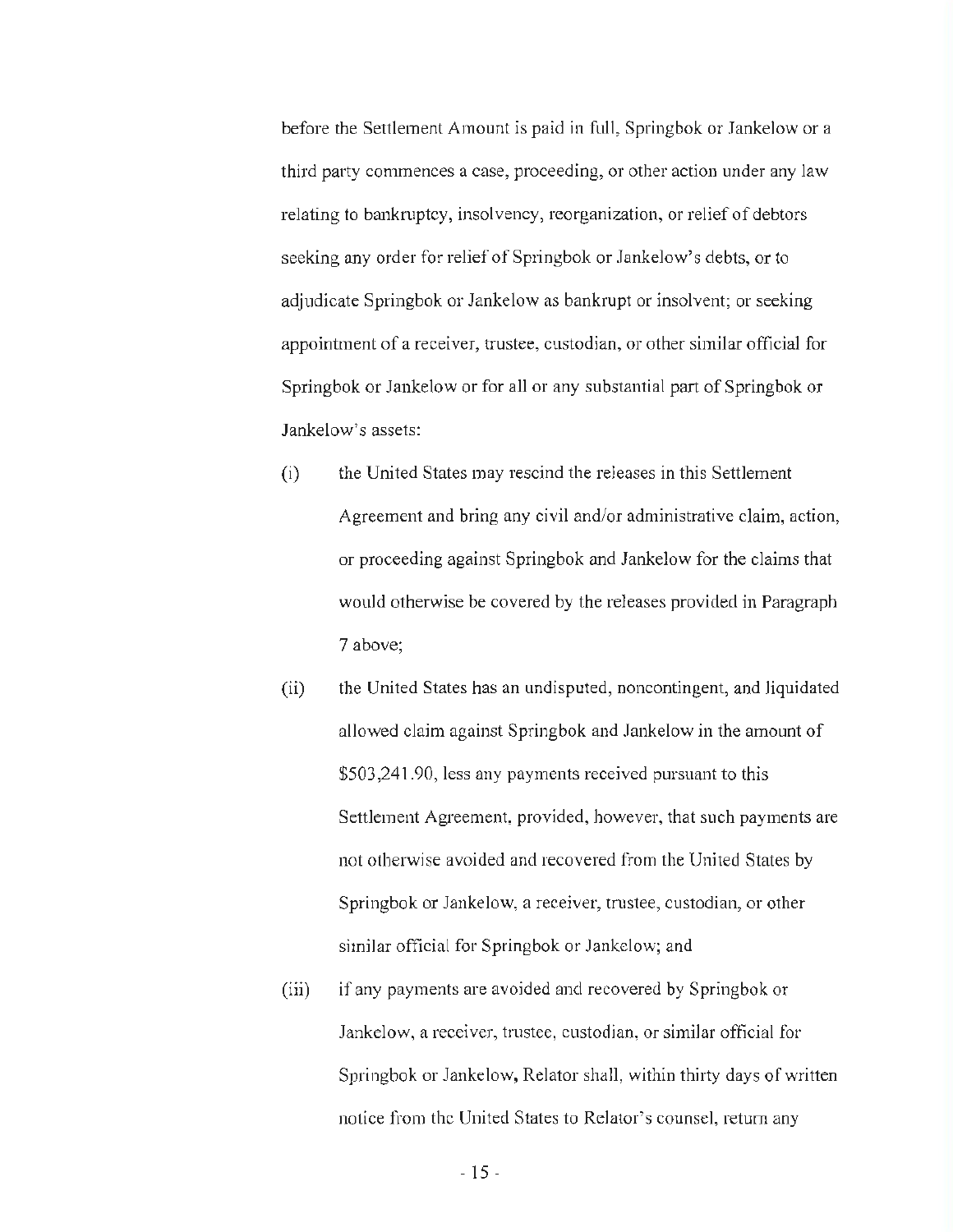portions of such payments already paid by the United States to Relator pursuant to Paragraph 6.

f. Springbok and Jankelow agree that any civil and/or administrative claim, action, or proceeding brought by the United States under Paragraph 20.e. is not subject to an "automatic stay" pursuant to 11 U.S.C.  $\S 362(a)$ because it would be an exercise of the United States' police and regulatory power. Springbok and Jankelow shall not argue or otherwise contend that the United States' claim, action, or proceeding is subject to an automatic stay and, to the extent necessary, consent to relief from the automatic stay for cause under 11 U.S.C. § 362(d)(1). Springbok and Jankelow waive and shall not plead, argue, or otherwise raise any defenses under the theories of statute of limitations, laches, estoppel, or similar theories, to any such civil or administrative claim, action, or proceeding brought by the United States within 120 days of written notification to Springbok and Jankelow that the releases have been rescinded pursuant to this paragraph, except to the extent such defenses were available on November 16, 2021.

21. Upon the United States' receipt of the first payment set forth in Exhibit A hereto, the Parties shall promptly sign and file in the Civil Action a Joint Stipulation of Dismissal of the Civil Action pursuant to Rule  $41(a)(1)$ .

22. Except as provided in Paragraph 8, above, each Party shall bear its own legal and other costs incurred in connection with this matter, including the preparation and performance of this Settlement Agreement.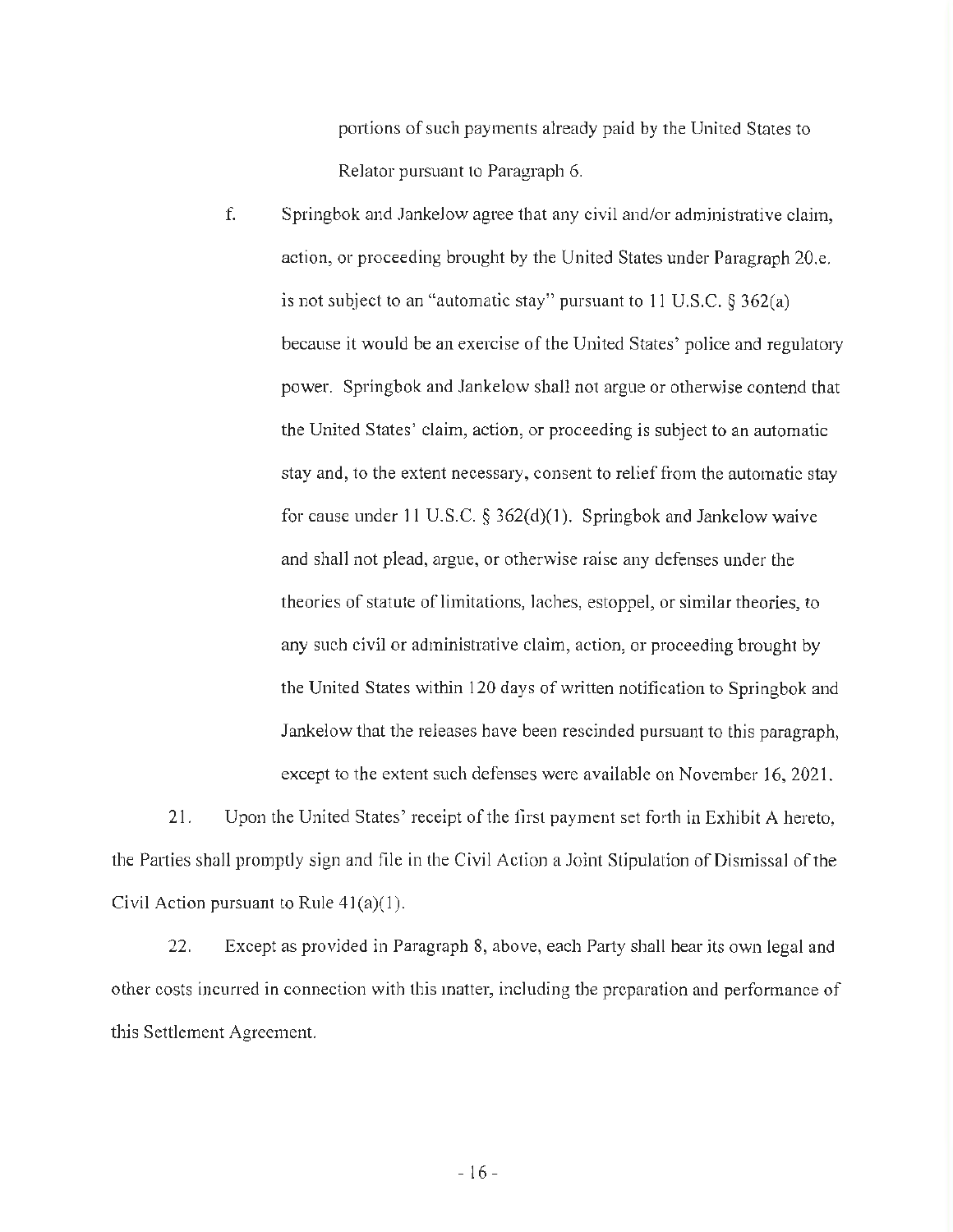23. Each Party and signatory to this Settlement Agreement represents that it freely and voluntarily enters into this Settlement Agreement without any degree of duress or compulsion.

24. This Settlement Agreement is governed by the laws ofthe United States. The exclusive venue for any dispute relating to this Settlement Agreement is the United States District Court for the District of Colorado. For purposes of construing this Settlement Agreement, this Settlement Agreement shall be deemed to have been drafted by all Parties to this Settlement Agreement and shall not, therefore, be construed against any Party for that reason in any subsequent dispute.

25. This Settlement Agreement constitutes the complete agreement between the Parties. This Settlement Agreement may not be amended except by written consent of the Parties. Forbearance by the United States or the State of Colorado from pursuing any remedy or relief available under this Settlement Agreement shall not constitute a waiver of rights under this Settlement Agreement.

26. The undersigned counsel represent and warrant that they are fully authorized to execute this Settlement Agreement on behalf of the persons and entities indicated below.

27. This Settlement Agreement may be executed in counterparts, each of which constitutes an original and all of which constitute one and the same Settlement Agreement.

28. This Settlement Agreement is binding on Springbok's and Jankelow's successors, transferees, heirs, and assigns.

29. This Settlement Agreement is binding on Relator's successors, transferees, heirs, and assigns.

30. All Parties consent to the United States' and the State ofColorado's disclosure of this Settlement Agreement, and information about this Settlement Agreement, to the public.

- 17 -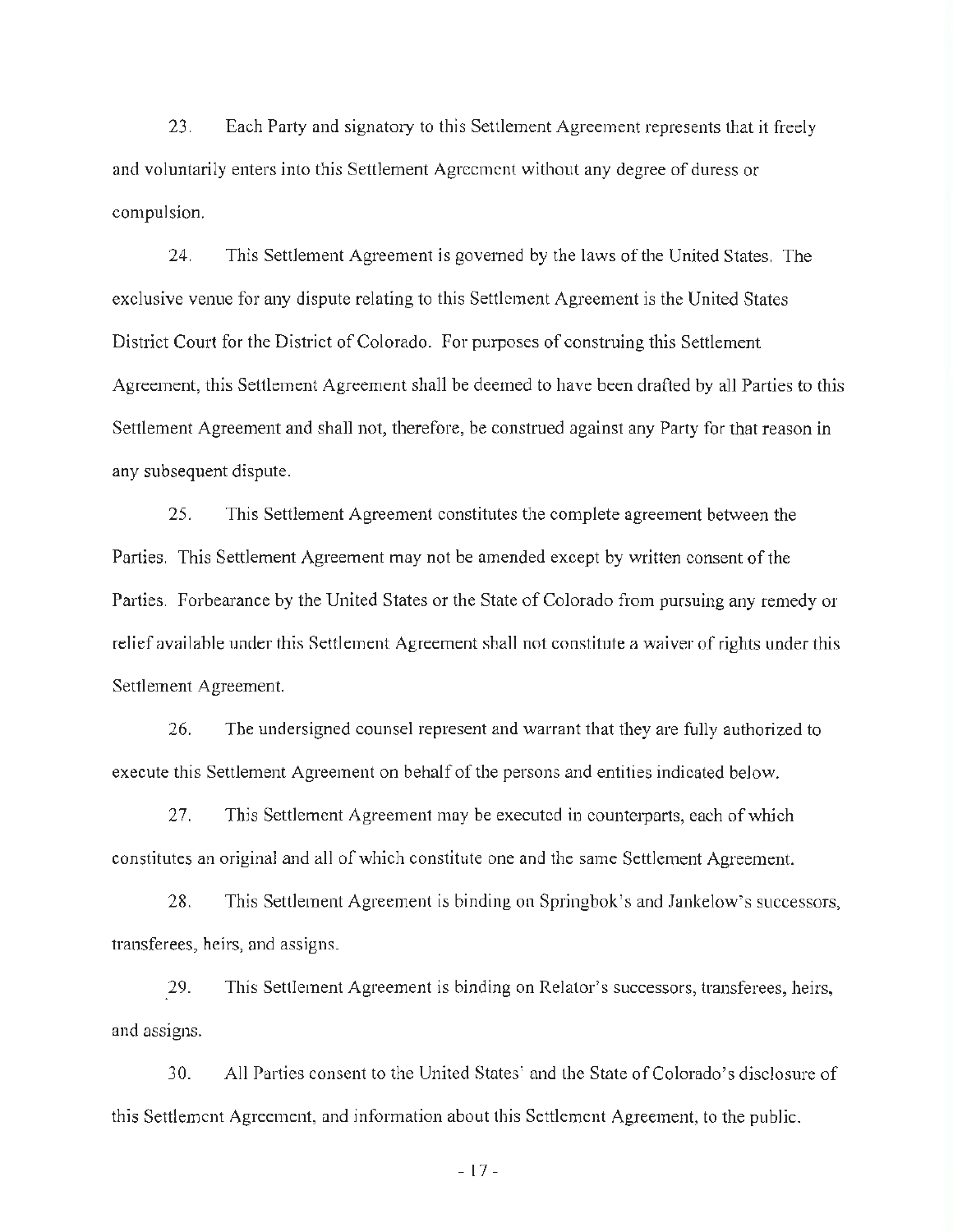31. This Settlement Agreement is effective on the date of signature of the last signatory to the Settlement Agreement ("Effective Date of this Settlement Agreement"). Facsimiles and electronic transmissions of signatures shall constitute acceptable, binding signatures for purposes of this Settlement Agreement.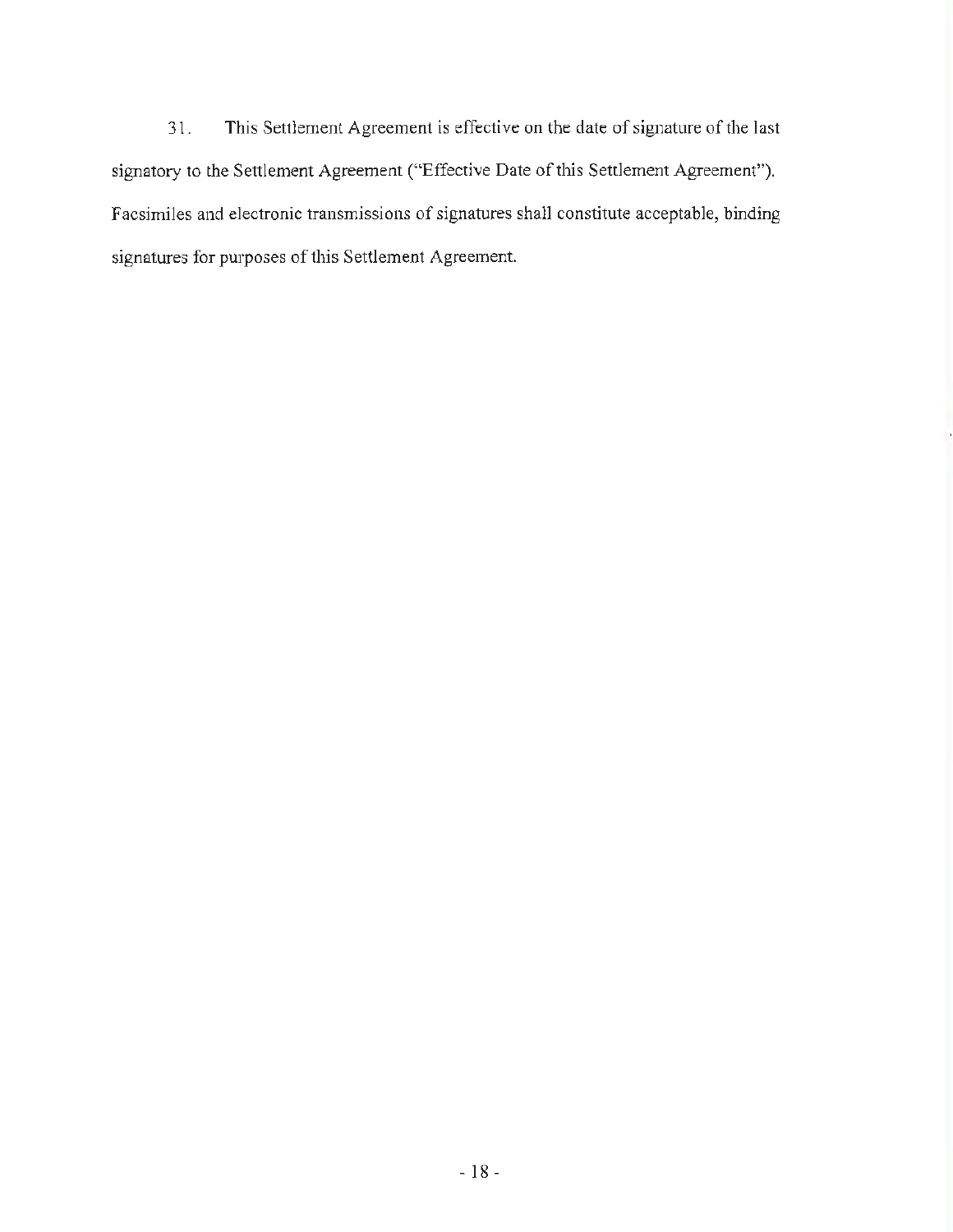## **THE UNITED STATES OF AMERICA**

| March 28, 2022<br>DATED:     | BY: | れんや 年<br>Albert P. Mayer<br><b>Trial Attorney</b><br>Commercial Litigation Branch<br>Civil Division<br>United States Department of Justice                                                                               |  |  |  |  |
|------------------------------|-----|--------------------------------------------------------------------------------------------------------------------------------------------------------------------------------------------------------------------------|--|--|--|--|
| DATED: 3/25/2022             | BY: | s/ lan J. Kellogg                                                                                                                                                                                                        |  |  |  |  |
|                              |     | Ian J. Kellogg<br><b>Assistant United States Attorney</b><br>District of Colorado                                                                                                                                        |  |  |  |  |
| DATED: $329/22$              |     | BY: LISA M. Re /seg<br>Lisa M. Re<br>Assistant Inspector General for Legal Affairs<br>Office of Counsel to the Inspector General<br>Office of Inspector General<br>United States Department of Health and Human Services |  |  |  |  |
| <u>THE STATE OF COLORADO</u> |     |                                                                                                                                                                                                                          |  |  |  |  |
| DATED:                       | BY: | Goorge A. Codding                                                                                                                                                                                                        |  |  |  |  |

George A. Codding Senior Assistant Attorney General Colorado Medicaid Fraud Control Unit Attorney General's Office State of Colorado

 $\text{DATA} : \underline{\qquad \qquad }$  BY:

 $\mathcal{L}^{\text{max}}_{\text{max}}$ 

 $\overline{\phantom{a}}$ Kim Bimestefer Executive Director Department of Health Care Policy and Financing State of Colorado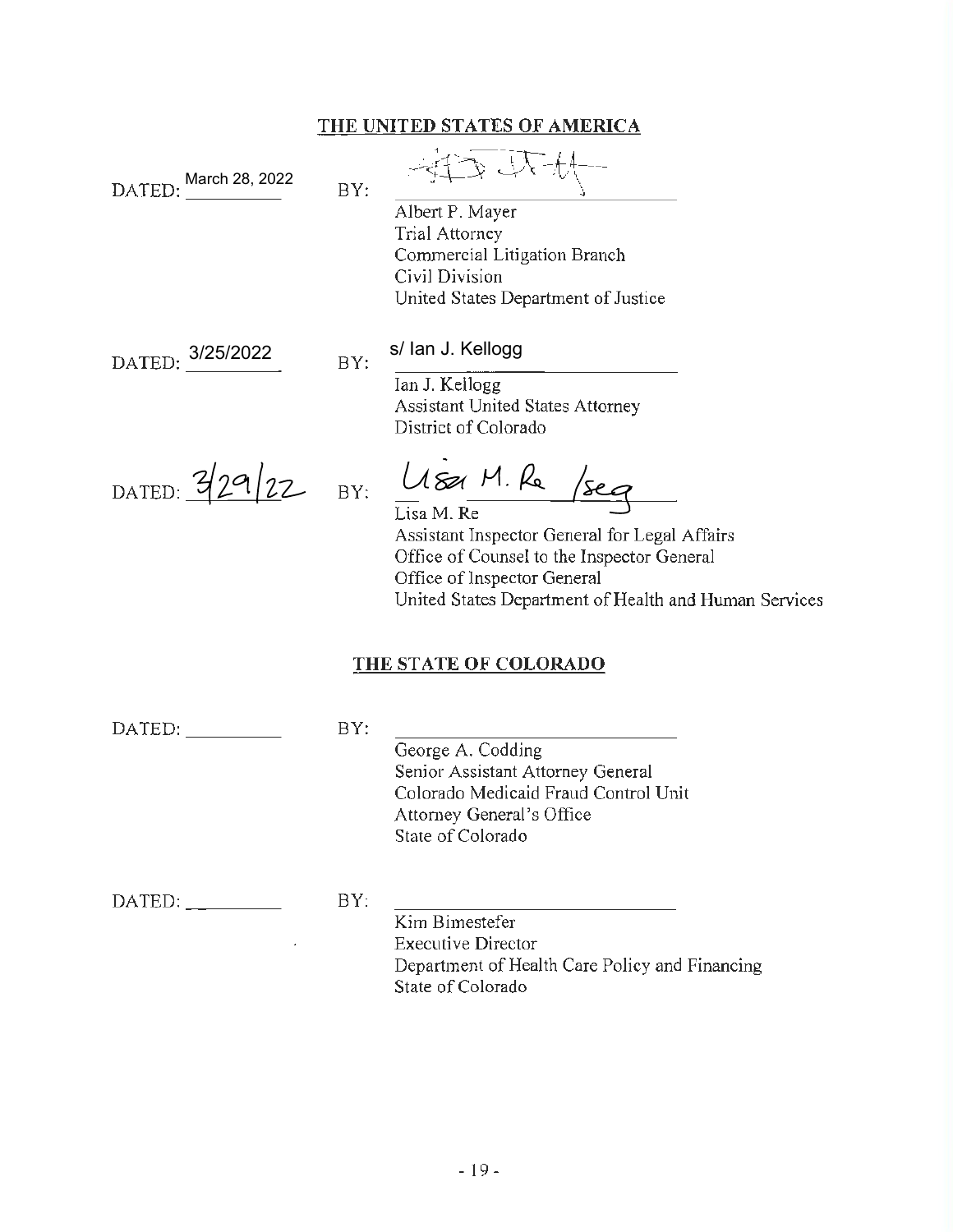# **THE UNITED STATES OF AMERICA**

| DATED:           | BY: | Albert P. Mayer<br>Trial Attorney<br>Commercial Litigation Branch<br>Civil Division<br>United States Department of Justice                                                                                                         |
|------------------|-----|------------------------------------------------------------------------------------------------------------------------------------------------------------------------------------------------------------------------------------|
| DATED:           | BY: | Ian J. Kellogg<br><b>Assistant United States Attorney</b><br>District of Colorado                                                                                                                                                  |
| DATED:           | BY: | Lisa M. Re<br>Assistant Inspector General for Legal Affairs<br>Office of Counsel to the Inspector General<br>Office of Inspector General<br>United States Department of Health and Human Services                                  |
|                  |     | THE STATE OF COLORADO                                                                                                                                                                                                              |
| DATED:           | BY: | Digitally signed by<br>George Codding<br>Date: 2022.03.28 08:54:13<br>$-06'00$<br>George A. Codding<br>Senior Assistant Attorney General<br>Colorado Medicaid Fraud Control Unit<br>Attorney General's Office<br>State of Colorado |
| DATED: 3/31/2022 | BY: | Kim Bimestefer<br><b>Executive Director</b><br>Department of Health Care Policy and Financing<br>State of Colorado                                                                                                                 |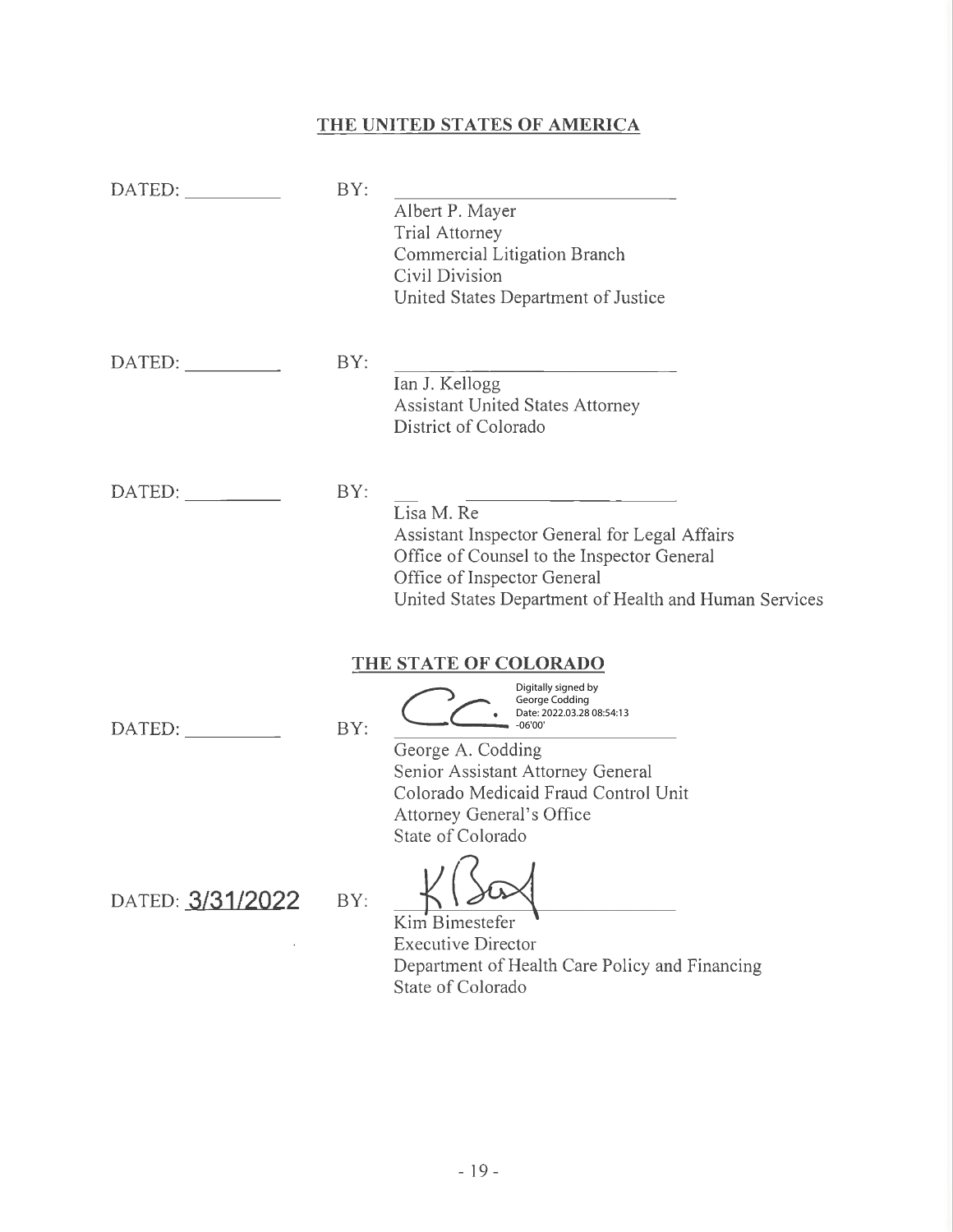## **SPRINGBOK HEALTH INC.**

DATED:  $\frac{3}{25}$ 

below: PHANP-BC BY:

Mark Jankelow Chief Executive Officer Springbok Health Inc.

DATED:  $3/25/22$  BY:

Jennifer L. Evans Polsinelli PC Counsel for Springbok Health Inc.

### **MARK JANKELOW**

DATED:  $3/25/22$ 

BY: *(meland: PHHNP-BC*. Mark Jankelow

DATED:  $3/25/22$  BY:

Jennifer L. Evans Polsinelli PC Counsel for Mark Jankelow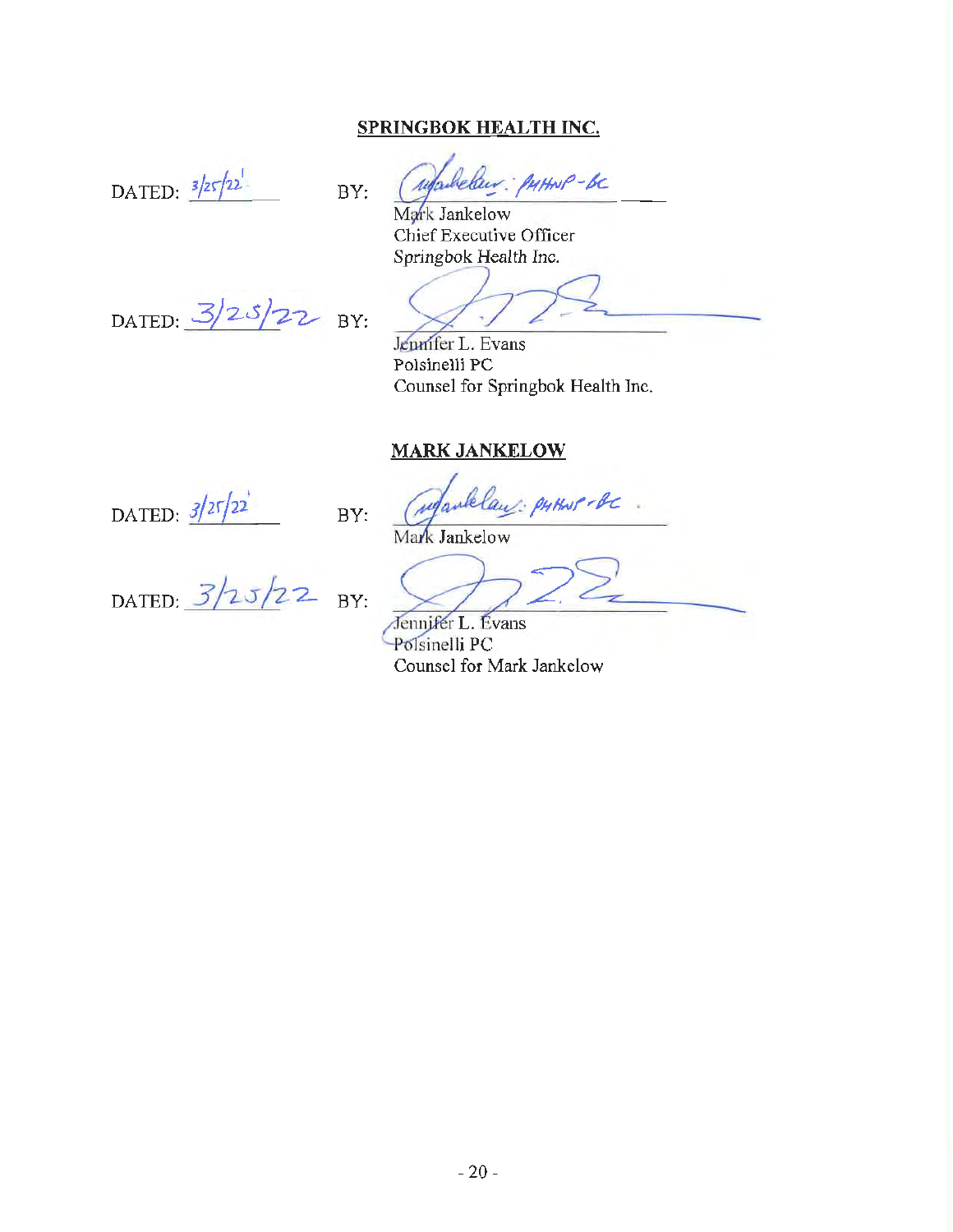**RELATOR** 

DATED:  $\frac{03/27/2022}{PY}$ 

Theleg (

 $DATAED:$   $\frac{3}{27/22}$  BY: 3/27/22

Melissa Chaudhry

Patrick Almonrode Counsel for Melissa Chaudhry